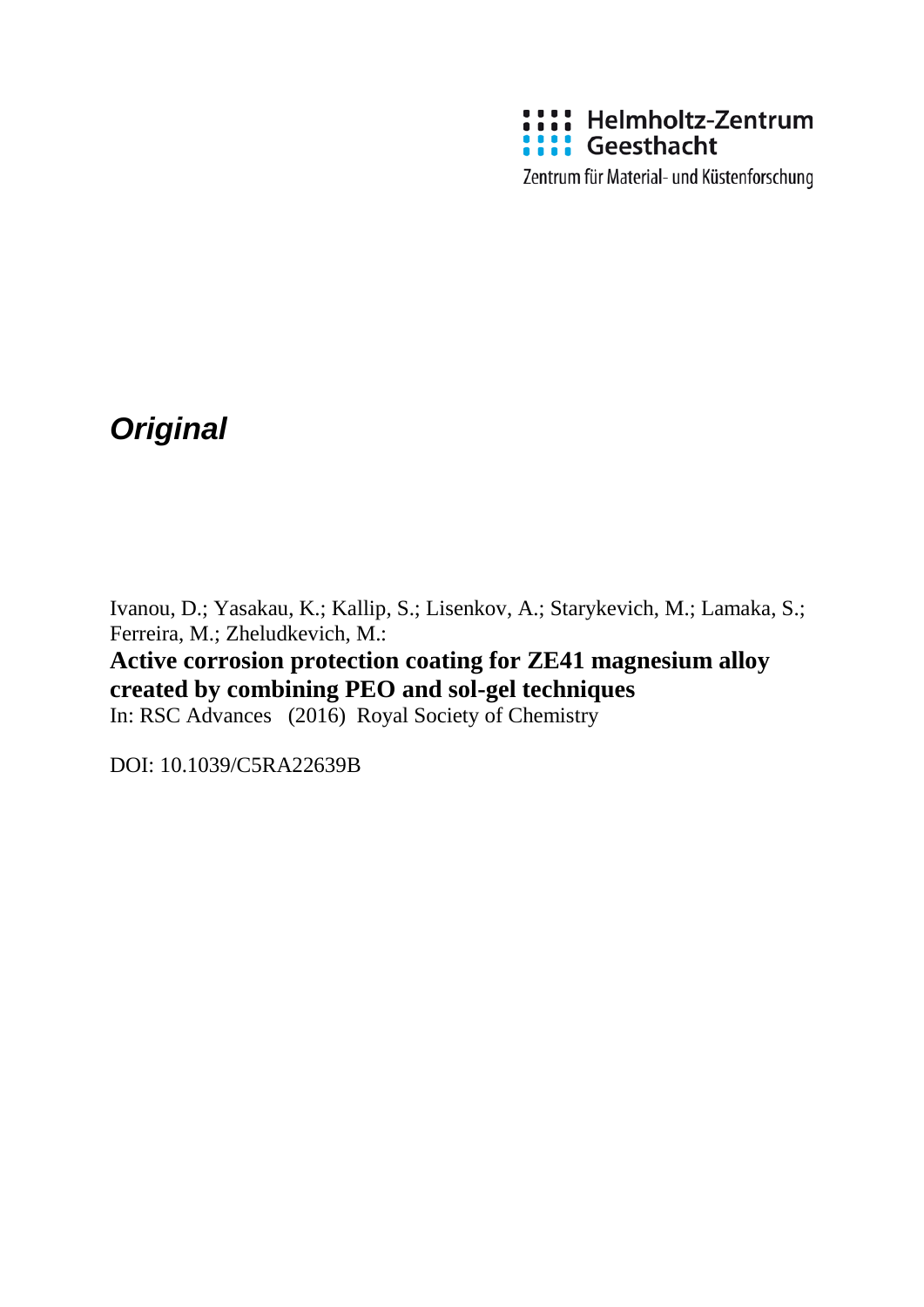# RSC Advances





Cite this: RSC Adv., 2016, 6, 12553

## Active corrosion protection coating for a ZE41 magnesium alloy created by combining PEO and sol–gel techniques

D. K. Ivanou, \*<sup>a</sup> K. A. Yasakau, <sup>b</sup> S. Kallip, <sup>b</sup> A. D. Lisenkov, <sup>b</sup> M. Starykevich, <sup>b</sup> S. V. Lamaka,<sup>cd</sup> M. G. S. Ferreira<sup>b</sup> and M. L. Zheludkevich<sup>bd</sup>

An active protective coating for ZE41 magnesium alloy was produced by sealing an anodic layer, loaded with 1,2,4-triazole, with a sol–gel film. An anodic oxide layer was formed using PEO in a silicate–fluoride alkaline solution. This thin (1.8 µm) porous PEO layer was impregnated with corrosion inhibitor 1,2,4-triazole and sealed with a silica-based sol–gel film modified with titanium oxide. For the first time it was demonstrated that this relatively thin PEO-based composite coating revealed high barrier properties and provided superior protection against corrosion attack during 1 month of continuous exposure to 3% NaCl. A scanning vibrating electrode technique showed a sharp decrease (100 times) of corrosion activity in micro defects formed in the 1,2,4-triazole doped composite coating, when compared to blank samples. PAPER<br>
Published on 26 January 2016<br>
Considered by complining PEO ancess provided by the state of the state of the state of the state of the state of the state of the state of the state of the state of the state of the sta

Received 28th October 2015 Accepted 22nd January 2016

DOI: 10.1039/c5ra22639b

www.rsc.org/advances

### 1. Introduction

Magnesium made components are integral parts of much military, electronic and medical equipment. However, the obstacle for wide use of magnesium alloys is the high chemical activity and corrodibility of Mg.<sup>1,2</sup> Outstanding surface processing is required to minimize its suffering from corrosion. There are a variety of physical, chemical and electrochemical treatments like deposition from gas-phase, laser assisted melting, chemical conversion, coating with organic films, electroless deposition, electroplating,<sup>3-7</sup> and anodizing yielding barrier-type films, all providing good corrosion protection.<sup>8-11</sup> During the two last decades, plasma electrolytic oxidation (PEO) of magnesium alloys became widely used.<sup>12-22</sup> Keronite,<sup>18,19</sup> Tagnite,<sup>20</sup> Magoxid<sup>21</sup> and Anomag<sup>22</sup> are among the most commonly, commercially used PEO techniques for magnesium alloys.

Formed by PEO anodic films possess high adhesion and hardness. Dense and porous layers could be clearly recognized in the coatings. The outer porous layer could not protect Mg from corrosion and the appearance of microdefects in the dense layer signicantly reduces the positive effect from PEO

treatment. Current studies on anodizing range from coating formation to post-treatment techniques.<sup>6,23-33</sup> Sol-gel treatment<sup>23-27</sup> and organic film coating,<sup>28,29</sup> hardening with alkaline solutions of silicates and phosphates,<sup>25</sup> electroless metal deposition,<sup>30,31</sup> E-coating,<sup>32</sup> in situ sealing<sup>33</sup> are utilized to increase protective performance of PEO coatings.

State of the art sol–gel formulations allow production of the robust composite primer for Mg alloys that provides both good adhesion of the organic paint and corrosion protection.<sup>6,34-39</sup> Addition of corrosion inhibitors to coatings imparts them with the important property of active protection and improve overall protective performance, providing that the coating's barrier properties are not affected by, often detrimental, chemical interaction of inhibitors with components of the coatings.6,24,40,41

A composite coating is a necessity when long lasting durable protection needs to be provided to one of the most corrosion susceptible Mg alloys, such as ZE41, used in this work.<sup>42</sup> This article presents a novel coating for magnesium alloy with active protection against corrosion attack.

Traditionally it is considered that PEO coating should be relatively thick (tens  $\mu$ m) to provide a good protection against corrosion attack. In the present work we report that even thin PEO coatings  $(1.8 \mu m)$  formed in soft "spark" anodizing regime, combined with appropriate inhibitor and sealant is sufficient for providing lasting active protection to Mg alloy. The coating consists of a porous PEO formed oxide layer loaded with corrosion inhibitor, 1,2,4-triazole,<sup>43,44</sup> and a layer of sol-gel sealant. Anodic film serves as an additional intermediate barrier between the Mg alloy and the sol–gel sealant. Thin porous PEO layer is enriched with the corrosion inhibitor. It



a LEPABE, Faculty of Engineering, University of Porto, 4200-465 Porto, Portugal. E-mail: Ivanovdk@gmail.com; Tel: +351-920-427-795

b Department of Materials and Ceramic Engineering, CICECO-Aveiro Institute of Materials, University of Aveiro, 3810-193 Aveiro, Portugal

<sup>&#</sup>x27;Centro de Quimica Estrutural, Instituto Superior Técnico, Universidade de Lisboa, Av. Rovisco Pais, 1049-001 Lisboa, Portugal

<sup>&</sup>lt;sup>d</sup>MagIC - Magnesium Innovation Centre, Institute of Materials Research, Helmholtz-Zentrum Geesthacht, 21502 Geesthacht, Germany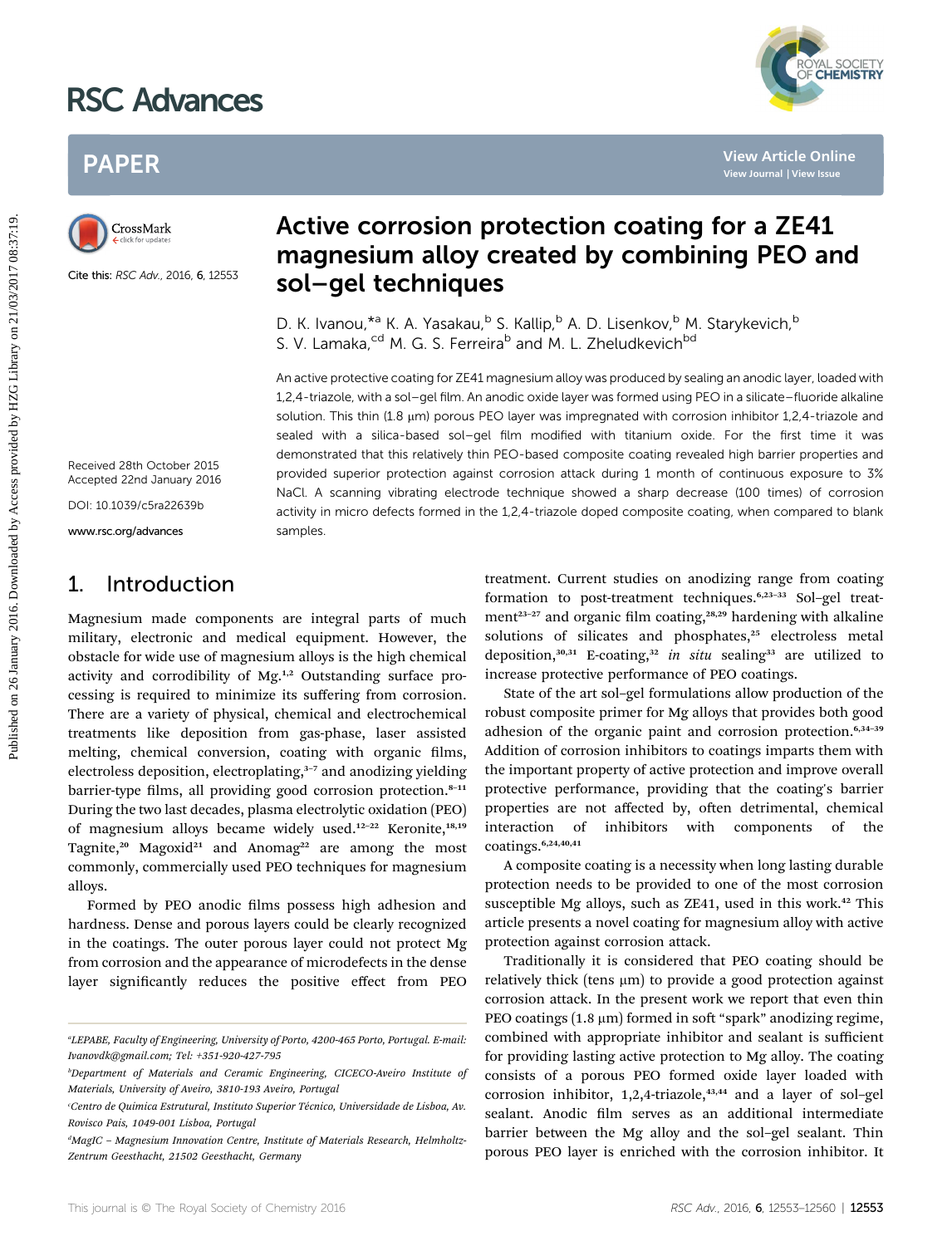further improves corrosion protection of the coating as a whole and imparts important element of active corrosion protection.

In this work the sol–gel coating with very robust barrier at relatively low thickness was employed. Our novel sol–gel was prepared with reduced quantity of harmful volatile solvents or diluents, as opposed to common sol–gel preparation routes that use alcohols as solvents.<sup>34</sup> This work demonstrates good corrosion protection of duplex PEO/sol–gel coating and the ability of 1,2,4-triazole loaded into the anodic oxide to delay the corrosion attack after the coating is intentionally damaged.

### 2. Experimental section

#### 2.1. Reagents and materials

As metallic substrates coupons of extruded commercial ZE41 magnesium alloy (3.5–5.0 wt% Zn, 0.4–1.0 wt% Zr, 0.75–1.75 wt% Ce and Mg balance) were used. The coupons were cut to 40 mm  $\times$  25 mm  $\times$  2 mm in size and abraded with emery paper 600, 800 and 1200 grits (Struers, SiC). Absolute ethanol was used as an antifriction medium at the last stage of abrading. The plates were rinsed with ethanol and dried. Sigma-Aldrich high purity grade reagents were used in this work. MilliPore purified water ( $\rho$  > 18 M $\Omega$  cm) was used for solutions.

#### 2.2. Plasma electrolytic oxidation and inhibitor impregnation

The details of the PEO process used in this work were similar to those explained in our recent publication.<sup>27</sup> 16 wt% HF aqueous solution was used for etching cleaned ZE41 samples at  $20 \pm 2^{\circ}$ C during 15–20 min before anodizing. HF-treated substrates were washed with distilled water and dried in a flow of compressed air. As the DC source in all anodization experiments an Agilent® N5751A DC power supply (300 V, 2.5 A, 750 W) was used. The sample served as the anode and a stainless steel cup (200 mL) was used as the cathode. Anodization was performed in electrolyte consisting of 16 g L<sup>-1</sup> Na<sub>2</sub>SiO<sub>3</sub>, 10 g L<sup>-1</sup> KF, 6 g L<sup>-1</sup> NaOH and 7.5 g L<sup>-1</sup> poly(ethylene oxide), MW  $\sim$  600.000. Metal plates were anodized at 3 mA cm<sup>-2</sup> for 12 min at 20  $\pm$  2 °C in stirred electrolyte. The samples were then washed at room temperature with distilled water and dried in compressed air flow.

The resulting porous oxide was impregnated with inhibitor by immersing the plates of anodized magnesium in 0.01 M aqueous solution of 1,2,4-triazole for 15 s with drying in compressed air flow.

#### 2.3. Sol–gel coatings preparation and application

Controlled hydrolysis of organosiloxanes 3-glycidoxypropyltrimethoxysilane (GPTMS), titanium $(w)$  propoxide (TPOT) and phenyltrimethoxisilane (PTMS) precursors and aqueous acid solution was used for preparation of hybrid sols. The sol–gel preparation procedure was similar to that used in ref. 45 while a new component, PTMS, was added along with GPTMS. The coating formulation was prepared by dissolving separately a silane sol (composed of GPTMS + PTMS) and metal organic sol and then mixing both sols to obtain the final sol-gel formulation. The first sol was formed by mixing GPTMS and PTMS

(volume ratio was 1 : 1). It was hydrolyzed by 0.316 M HNO<sub>3</sub> acid in a 3 : 1 molar ratio of water to hydrolysable groups under constant stirring for one hour. The second solution was produced by mixing TPOT (70 wt% in 2-propanol) and acetylacetone in stoichiometric proportion for 20 min. Then the solution was hydrolyzed for one hour in the presence of 0.316 M HNO<sub>3</sub>. At the final stage, both metal organic and silane based sols were mixed together for one hour followed by ageing for one more hour. During the synthesis steps the solutions were held at a constant temperature of 22  $\pm$  1 °C in a water circulating, thermostat system.

Several types of coated substrates were prepared. ZE41 coupons etched in HF were dipped in the hybrid sol–gel formulation for 40 seconds and withdrawn at a speed of 18  $cm \, min^{-1}$ . PEO treated ZE41 samples were immersed in the solgel for 100 seconds and also withdrawn at a speed of 18 cm  $min^{-1}$ . The coated samples were suspended at room temperature (24  $\pm$  2 °C) and relative humidity of around 60% in open air for one hour, then cured at 120  $\degree$ C for 1.5 h in an oven. Three different types of ZE41 samples were tested: (1) sol–gel coated ZE41, ZE\_SG; (2) sol–gel sealed PEO treated alloy, ZE\_Anod\_SG; (3) PEO treated ZE41 immersed in solution of 1,2,4-triazole and sealed with a film of sol-gel, ZE\_Anod\_Tr\_SG. RSC Absences<br>
Further improvises correction of the cosing are whole (continuations 1.1). It was hytelly collected to the main of<br>
an in this way in the cosing correction of the cosing correction of the cosing correction of

#### 2.4. Electrochemical techniques

The EIS study was performed using a Gamry FAS2 Femtostat at  $20 \pm 1$  °C in a pH neutral 3% NaCl solution. The exposed surface area was  $3.3 \text{ cm}^2$ . The samples were measured in a frequency range of 100 kHz to 10 mHz by applying peak to peak sinusoidal perturbations of 10 mV at open circuit potential. During the measurements per decade of frequency seven experimental points were collected. To check the reproducibility at least three samples were tested for each type of coating. The results differ within  $7 \pm 2\%$ , the worst results are presented. To avoid any electro–magnetic interference all of the measurements were performed in a Faraday cage. Impedance plots were fitted using Gamry Echem Analyst software, simplex method was employed. The values of the "true" capacitance were calculated from constant phase element (CPE) using the relationship  $C = (R \times \text{CPE})^{(1/n)}/R$ .

SVET measurements were performed using commercial instrument from Applicable Electronics Inc. (USA) controlled by the ASET 2.0 software from ScienceWares Inc. (USA). Pt-Ir wires (MicroProbes Inc. (USA)) were used as electrodes. The electrodes were with an insulated shaft and a platinum black deposit on the tip up to 10  $\mu$ m in diameter. The operation conditions of the probe was:  $100 \mu m$  above the surface; vibration in the normal direction to the surface; amplitude 10  $\mu$ m; frequency 398 Hz. The calibration included conversion of the measured potential differences in solution, caused by ionic fluxes, into the ionic currents.<sup>46</sup> Ionic currents aroused from electrochemical reactions on the surface of corroding metal.

#### 2.5. Structure characterization

Semi-in-lens Hitachi SU-70 UHR Schottky Analytical FE-SEM coupled with a Bruker EDS detector microscope was used for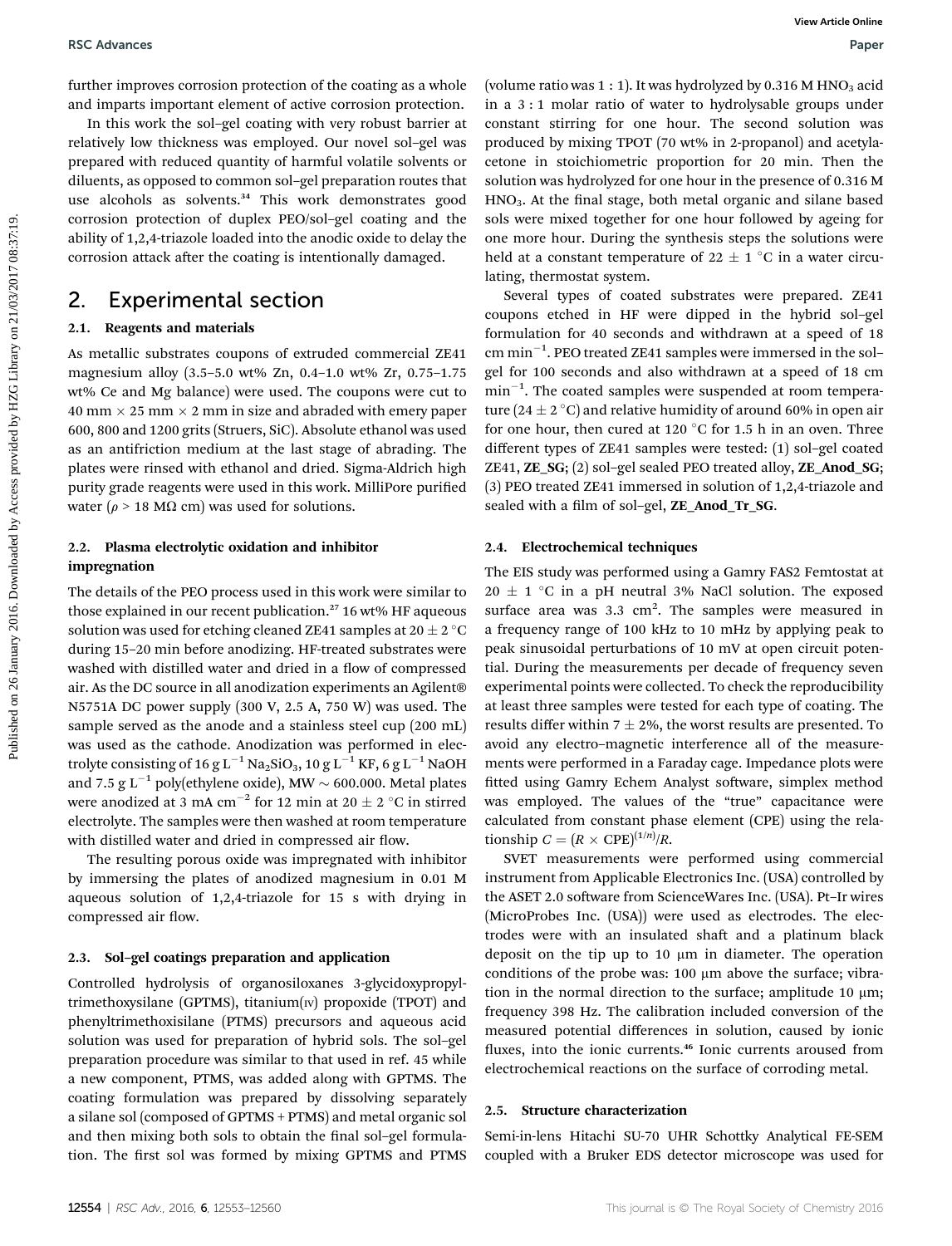characterization of the structure and composition of the obtained PEO films. Cross-section analysis was performed on embedded into epoxy resin samples. The final grit of SiC emery paper used for abrasion was 4000. In order to determine the composition of the anodized layers and sol–gel precise EDS analysis of crosssectioned samples from a square area  $0.9 \times 0.9 \mu m^2$  positioned in the middle of anodic film and sol-gel was performed.

X-ray diffraction (XRD) studies of the coatings were performed using a Philips X'Pert MPD diffractometer (Bragg– Brentano geometry, Cu K $\alpha$  radiation).

Glow Discharge Optical Emission Spectroscopy (GDOES) depth profile analysis was performed using a HORIBA GD-Profiler 2 with an anode of 4 mm in diameter. It was operated at a constant power of 30 W in a nitrogen atmosphere of 650 Pa. To obtain depth profiles light emissions of characteristic wavelengths were monitored with 10 ms sampling time. The wavelengths of the spectral lines used for Mg, O, Si, and C were 285.213, 130.217, 288.158 and 165.70 respectively.

### 3. Results and discussion

#### 3.1. PEO treatment of ZE41

Unlike most of the earlier presented PEO treatments,<sup>12,13,17,28</sup> our method resulted in formation of a thin coating. This is because our main aim was to produce a porous reservoir for corrosion inhibitors rather than a thick protective layer by PEO treatment. The thickness of the PEO layer was  $(1.8 \pm 0.1 \,\mu\text{m})$ . The film was amorphous for XRD and according to EDS analysis composed of Mg (24.7  $\pm$  0.8 at%), O (52.4  $\pm$  0.9 at%), Si (12.6  $\pm$  0.7 at%) and F  $(10.3 \pm 0.6 \text{ at\%})$ . The surface morphology is characterized by irregular round pores of 0.2 to 3  $\mu$ m that homogeneously cover the surface (Fig. 1a). PEO coating sealed with sol–gel coating

was also amorphous for XRD. Sol–gel layer was mainly composed of Ti, Si and O in molar ratio 1 : 5 : 12.

Fig. 1b and c show cross-sectional SEM micrographs coupled with EDS mappings of a ZE\_Anod\_Tr\_SG sample. The sol–gel coating uniformly covers the PEO layer and fills its pores without any defects at the interface.

Fig. 1c shows the EDS signal from nitrogen atoms. It is clearly seen that the most intense signal is emanating from the PEO layer. This shows the low release of 1,2,4-triazole into the sealant at the sol–gel application stage. This fact is important because chemical interaction of inhibitor with the components of the sol-gel sealant impairs the polymerization; reduces film homogeneity and active concentration of the inhibitor. Good retention of 1,2,4-triazole in the PEO layer is more likely to be attributed to its porous structure, composed of amorphous magnesium oxide/hydroxide species which possess chemical affinity to triazole.

Additional characterization of PEO films and sol-gel sealed films were performed using the GDOES technique. Fig. 2a depicts GDOES elemental "depth" profiles of an anodized ZE41 sample. Two regions can be clearly identified in the spectra. Region I is characterized by relatively strong signals from O and Si atoms and a low signal from Mg. It is observed at sputtering times from 0 to  $\sim$ 70 s and might be associated with the porous layer of the anodic coating. Region II, at sputtering times >70 s, with an exponential decrease of the responses from O and Si along with a pronounced signal from Mg, corresponds to the inner, dense layer of the PEO film. At sputtering times >150 s the response from O and Si can barely be detected in the spectra while the Mg emission signal becomes saturated, indicating that the PEO film is completely sputtered. The GDOES profile spectra for ZE\_Anod\_Tr\_SG are presented in Fig. 2b. Puber<br>
Public and the state of the state of the state of the state of the state of the state of the state of the state of the state of the state of the state of the state of the state of the state of the state of the state

Between 0 to  $\sim$  220 s, time-stable signals from O, Si and C are observed pointing to the homogeneous structure of the sol–gel sealant. The response from the sol-gel/PEO film interface

 $ZE41$ 

Mg<br>O×6

 $Si \times 20$ 

300

500

sol-gel  $\mathbf{I}$  $\mathbf{u}$  $ZE41$ 40 Intensity (a.u.)  $3<sub>0</sub>$ Mg<br>-O×6  $20$  $Si\times 20$ Signal C.  $10$  $\mathbf 0$ ΄o 100 200 300 400<br>Sputtering time (sec.)

 $(b)$ 

 $(a)$ 

40 Intensity (a.u.)

30

 $20$ Signal I 10  $\Omega$ 

Fig. 1 SEM micrographs of anodized ZE41: (a) plane view, (b) crosssection view of ZE\_Anod and (c) EDS signal from nitrogen atoms of ZE\_Anod\_Tr\_SG samples.

Fig. 2 GDOES element profiles for ZE\_Anod (a) and ZE\_Anod\_Tr\_SG (b) samples. To guide the eyes the plot (a) is positively shifted along "Sputtering time" axis.

 $0$  100 200<br>Sputtering time (sec.)

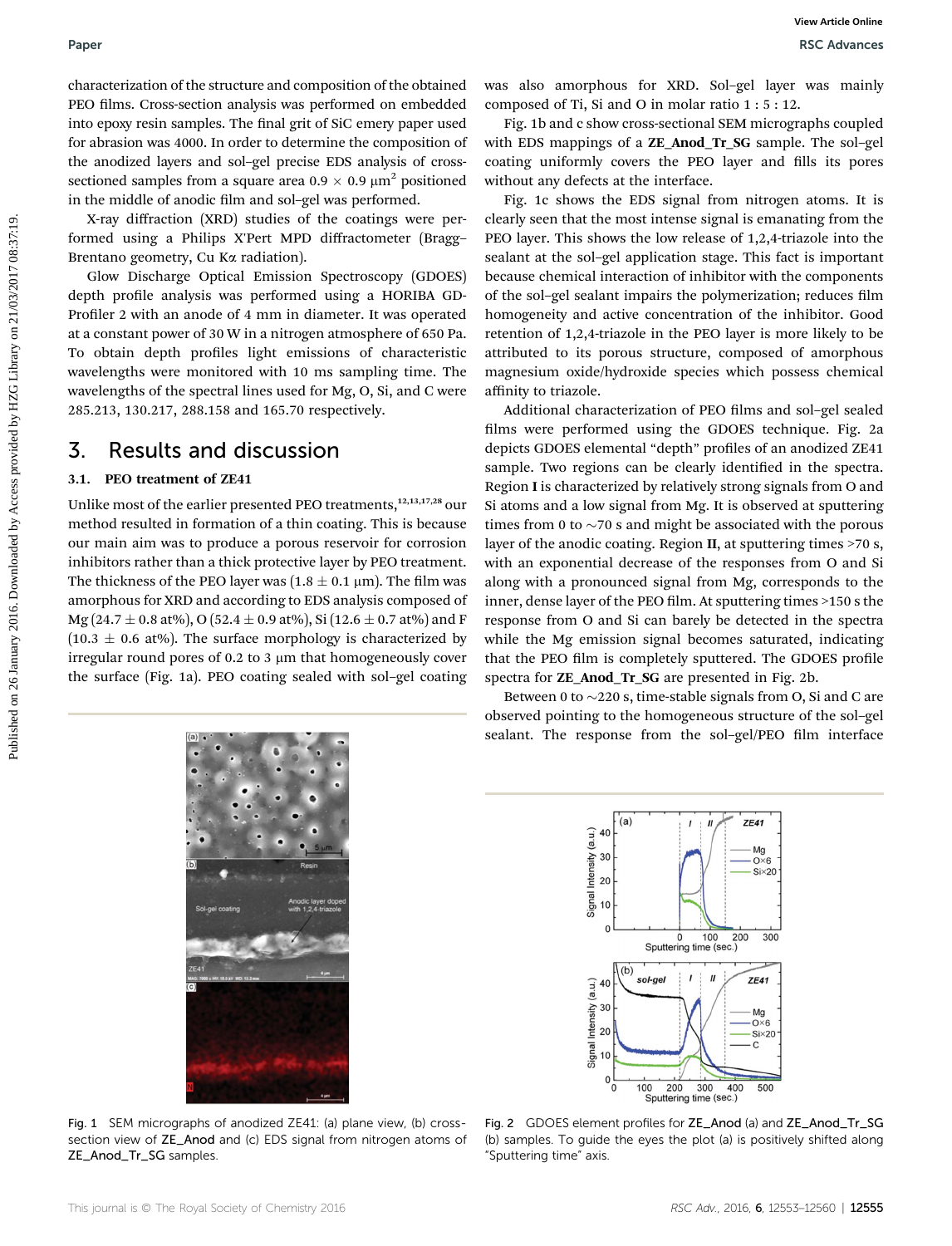manifests itself at  $\sim$ 220 s: the signals from O and Si increase and C signal decrease.

It is noteworthy that the slope of the carbon signal in region I is in opposition to the signal from Mg pointing to a uniform sealing of the porous oxide layer with sol–gel.

The level of carbon signal in region  $II$ , *i.e.* in the inner dense of the anodic coating, in the level of the background signal (the "tail" in the spectra at sputtering times >375 s). This fact points to low concentration of the cracks in the dense PEO layer within the relatively high (4 mm in diameter) sputtering area.

#### 3.2. Protective behavior of sol–gel coating

The sol–gel coating thickness is 6.3  $\pm$  0.2 µm and it evenly covers the surface of the PEO layer, (Fig. 1b). Long term corrosion resistance of the sol–gel coating, directly applied on ZE41, was studied by EIS in a naturally aerated 3% NaCl solution. Fig. 3a depicts Bode plots for a ZE\_SG sample. At the beginning of the test, the EIS response from ZE\_SG sample could be



Fig. 3 Evolution of Bode plots for ZE\_SG sample in 3% NaCl (a) and equivalent circuits used for fitting experimental EIS spectra at different immersion times (b and c).

adequately simulated by two time constants connected in cascade (Fig. 3b). The resistance of 3% NaCl solution is simulated with  $R_{sol}$ . To adjust the phase shift constant phase elements (CPE) were used for fitting the spectra.<sup>47</sup> The resistance  $R_{SG}$  and CPE<sub>SG</sub> simulate the sol-gel coating and  $R_{in}$ , CPE<sub>in</sub> – intermediate species forming in the coating/substrate interface.

On the  $3<sup>rd</sup>$  day of immersion a new time constant, manifesting itself at about 1 Hz frequency appeared pointing to initiation of the corrosion attack. As a result the double-layer capacitance (CPE<sub>dl</sub>) and resistance  $(R_{\text{polar}})$  should be included into equivalent circuit (Fig. 3c).

Fig. 4 presents the evolution of  $R_{SG}$ ,  $R_{in}$  and  $R_{polar}$  for a **ZE\_SG** sample calculated after the fitting. In the beginning of the test the main contribution to the impedance of the system is due to  $R_{\text{in}}$  with a value of  $\sim$ 2.7  $\times$  10<sup>9</sup> ohm cm<sup>2</sup>. The resistance of the sol–gel falls from 2.3  $\times$  10<sup>7</sup> on the 1<sup>st</sup> hour, to 7  $\times$  10<sup>5</sup> ohm cm<sup>2</sup> after 5 days of immersion and is likely associated with electrolyte uptake and enlargement of sol–gel pores due to corrosion. On the  $3<sup>rd</sup>$  day of immersion  $R_{\text{polar}}$  becomes prevalent in the system impedance. Visually, after this time, tiny gas bubbles (hydrogen) appeared at the sample/electrolyte interface pointing to the destruction of the coating and to corrosion onset. On the  $7<sup>th</sup>$  day about 50% of the coating was exfoliated from the surface (Fig. 5a) and the test was stopped. Although the sol–gel coating alone provides high initial values of system impedance, its protective properties, adhesion and interface stability are insufficient for magnesium – corrosion starts after  $3$  days of exposure to 3% NaCl. This can be related with the fact that these types of sol–gel coatings are easily decomposed in highly alkaline environments, characteristic for Mg corrosion. As soon as local corrosion of Mg starts, hydroxyl ions, generated at an exponential rate, are consumed for alkaline hydrolysis of the silanes in the sol–gel coating. **BSC** Advances<br>
marries their m-220 is the signals from 0 and SI increase andepend turned by Access provided by Access provided and<br>
it is expected to the signal from the signal from the point of the signal from the point

#### 3.3. Protective behavior of composite coatings

The total thickness of the protective coating varied between 7.8 to 8.4 µm with only the PEO layer being enriched with corrosion inhibitor. The evolution the EIS response from ZE Anod SG and ZE\_Anod\_Tr\_SG specimens during immersion test is



Fig. 4 Evolution of  $R_{SG}$ ,  $R_{in}$  and  $R_{polar}$  for ZE\_SG sample over the course of immersion in 3% NaCl solution.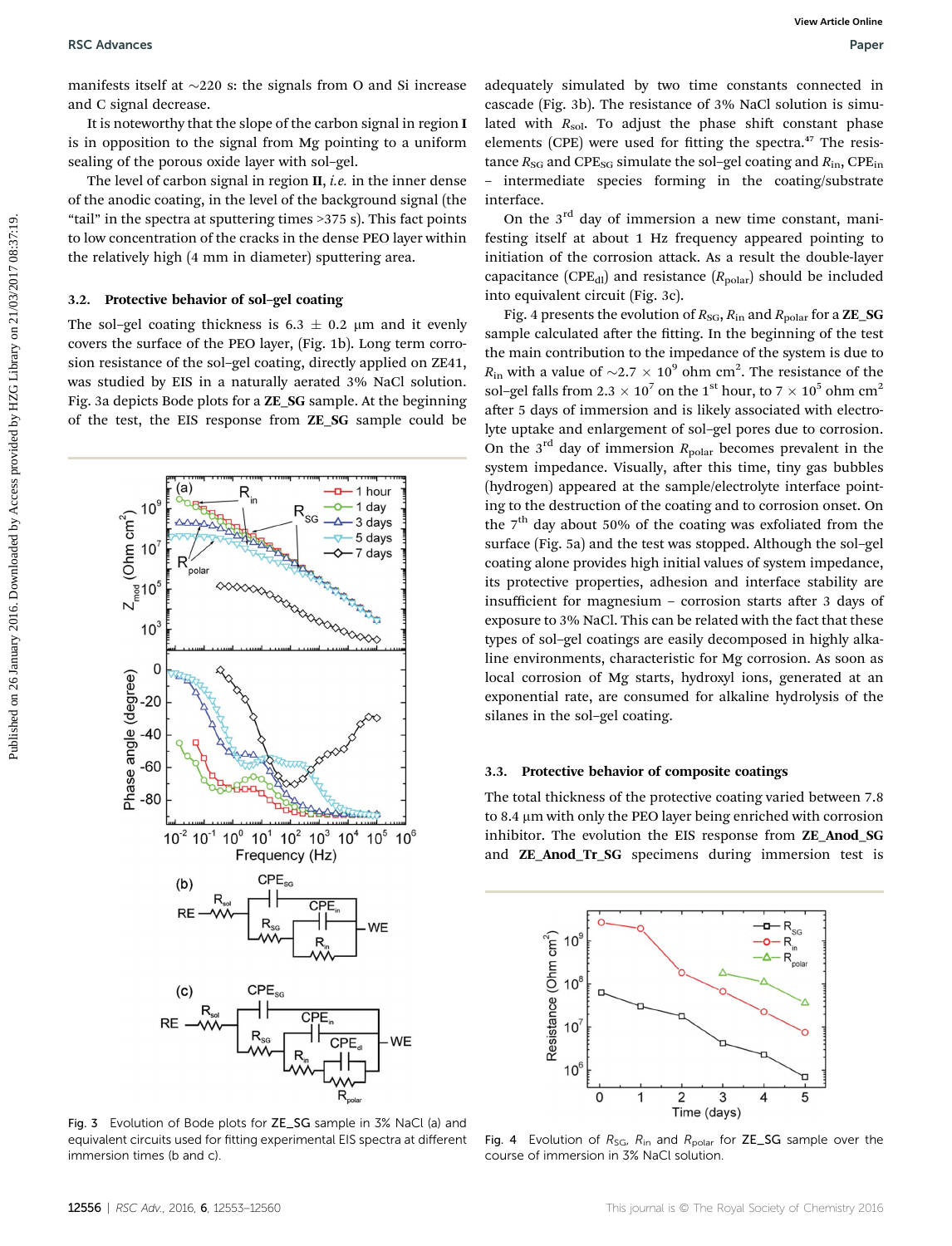

Fig. 5 Optical photographs of ZE\_SG after 7 days (a) and ZE\_Anod\_SG (b), ZE\_Anod\_Tr\_SG (c) samples after 30 days of immersion in 3% NaCl solution. The area exposed to the immersion test is 3.3 cm<sup>2</sup>.

shown in Fig. 6. After 1 hour of immersion, the phase shift approaching  $-90^\circ$  over the wide interval of frequencies and high values of  $|Z|$   $(\sim 10^{9/10}$  ohm cm<sup>2</sup>) at low frequencies, is



Fig. 6 Evolution of Bode plots (a) for ZE\_Anod\_SG (dashed lines, hollow marks) and ZE\_Anod\_Tr\_SG (solid lines, filled marks) samples in 3% NaCl; equivalent circuits used for fitting experimental EIS spectra at different immersion times (b and c).

indicative for a compact barrier coating on both samples. After 30 day of continuous exposure to 3% NaCl solution the low frequency values of |Z| drop to 3  $\times$  10<sup>8</sup> and 4  $\times$  10<sup>8</sup> ohm cm<sup>2</sup> for ZE\_Anod\_SG and ZE\_Anod\_Tr\_SG samples correspondingly.

Although the low frequency impedance decreased by 1.5 orders of magnitude over one month of exposure to 3% NaCl, the impedance values remain high and no evidence of corrosion attack was observed. This can be ranked as good protective behavior, especially given the thickness of the coating being only  $ca. 8 \mu m$ .

To get a deeper insight into the behaviour of complex protective coatings, the EIS spectra were simulated and fitted. At early stages of the test the EIS spectra of both samples could be adequately fitted using a model with two time constants connected in cascade (Fig. 6b). After the  $3<sup>rd</sup>$  day of the test the equivalent circuit with three CPE (Fig. 6c) makes physical sense and better fits the spectra. The elements  $R_{SG}$  and CPE<sub>SG</sub> are attributed to the sol-gel film,  $R_{\text{mix}}$  and CPE $_{\text{mix}}$  are resulting from the porous anodic layer with sol–gel.  $R_{ox}$  and CPE<sub>ox</sub> are related to the inner dense oxide layer. The latter parameters could serve as indicators for resistibility of the complex coating towards corrosion attack since the dense oxide layer is the last barrier between magnesium corrosive media.

Fig. 7 depicts the evolution of  $R$  and capacitance values over the course of the test. In general, both inhibitor doped and undoped systems show nearly the same dynamics in the parameters of the electrical circuit. At the beginning of the test the resistance response mainly originates from the intermediate oxide–SG layer  $(R_{\text{mix}})$  (Fig. 7a). The rapid drop of the values of  $R_{SG}$  and  $R_{mix}$  is observed during the initial 3 days and could be associated with electrolyte uptake.<sup>24,39</sup> At time periods of more than 7 days a slight increase for  $R_{\text{mix}}$  is observed and is



Fig. 7 Equivalent circuit parameters: resistance (a) and capacity (b) vs. time of immersion in 3% NaCl for ZE\_Anod\_SG (dashed lines, hollow marks) and **ZE\_Anod\_Tr\_SG** (solid lines, filled marks).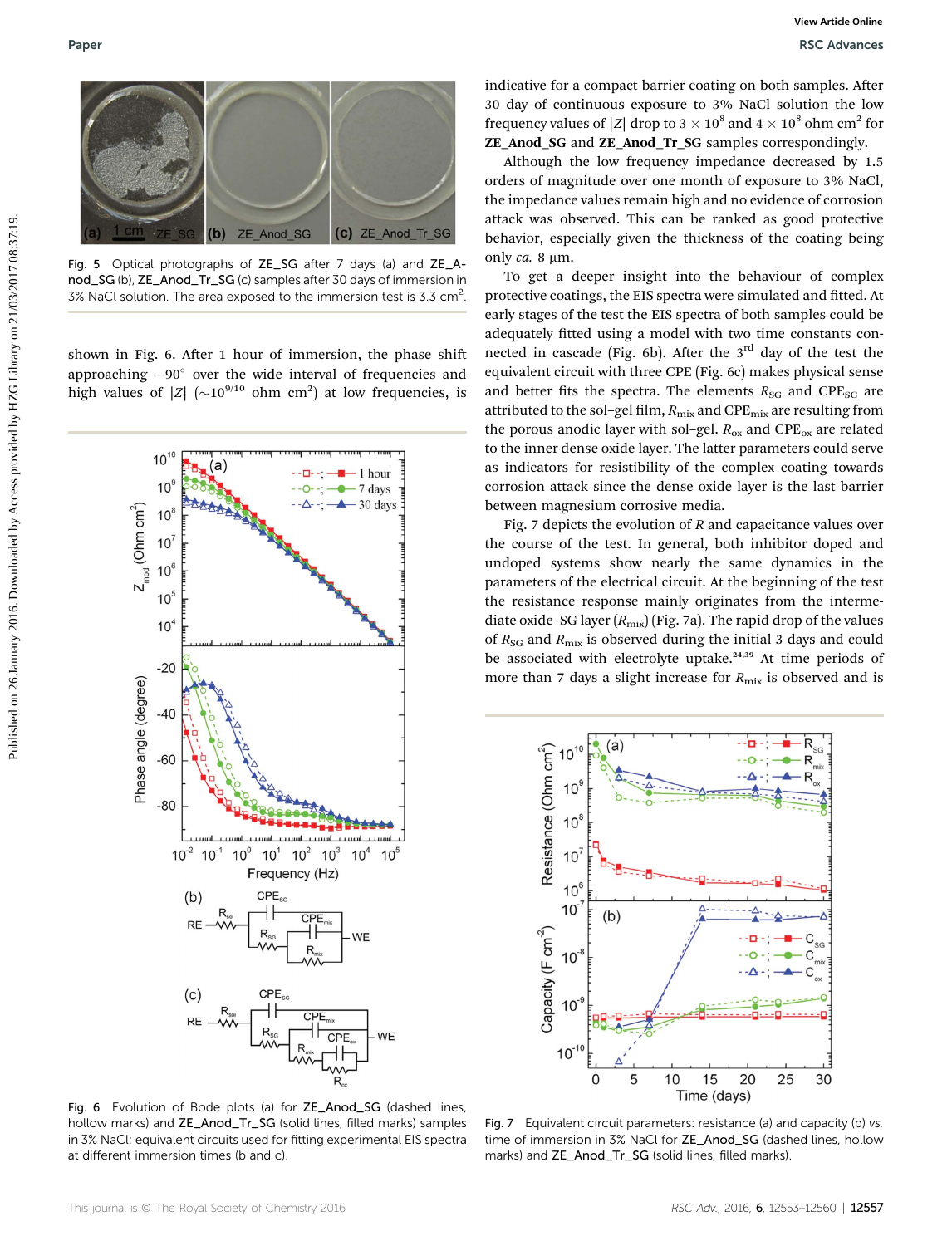more pronounced for the ZE\_Anod\_SG sample. This behaviour could be due to formation of magnesium hydroxide from magnesium oxide. Hydroxide seals and densifies cracks and pores the anodized layer.<sup>24</sup>

After the  $3<sup>rd</sup>$  day, when the sol-gel film and mixed oxide–SG layer is already penetrated by electrolyte, the resistance of the dense barrier layer is prevalent in both systems. At the 30<sup>st</sup> day of the test the parameter  $R_{\text{ox}}$  has a rather high value for both samples:  $4 \times 10^8$  ohm cm<sup>2</sup> for **ZE\_Anod\_SG** and  $7 \times 10^8$  ohm cm<sup>2</sup> for **ZE\_Anod\_Tr\_SG.** 

The sol–gel capacitance (Fig. 7b) changes slightly with time and remains nearly constant over the course of the test, indicating the stability of the outer protective layer.  $CPE_{ox}$  is the parameter that undergoes the most noticeable changes. The rapid increase of the capacitance  $\text{CPE}_{ox}$  between 3 to 7 days could be associated with electrolyte penetration into the coating, thus facilitating a better response from the capacitor which is formed by the dense oxide layer at the metal/coating interface. It is noteworthy that after 7 days the  $\text{CPE}_{ox}$  values practically do not change, showing good protection of the inner barrier layer.

Neither the EIS data points at corrosion onset nor optical images (Fig. 5b and c). No pits, defects, crevices or filiform corrosion were observed after 30 days of exposure. Similar EIS behaviour points to the important fact that the inhibitor loaded into the porous PEO layer has no negative affect on the sol–gel upper coating. This means that both systems perform well and provide virtually the same level of corrosion protection under constant conditions. This is predictable since the corrosion processes are not yet visible in impedance spectra as the main action of the embedded inhibitor is expected on the onset of corrosion. This also leads to the important conclusion that a porous PEO layer can be used successfully as a reservoir for corrosion inhibitors while also possessing the property of an additional barrier layer. This might be especially attractive given the fact that multiple particle- and capsule-like containers reported to be used for loading corrosion inhibitors in sol–gel and other coatings<sup>48</sup>–<sup>50</sup> are costly and their use is associated with multiple challenges on an industrial scale, like agglomeration, dispersion in the coating, compatibility with coating matrix, etc.

During the real service-life of a coating defects, cracks, abrasions, etc. usually appear. The SVET was used to study the performance of both complex coatings in conditions simulating coating damage.

SVET allows non-invasive measurements of localized corrosion currents in micro-defects during immersion tests. For SVET measurements 0.05 M NaCl solution was used. Coated surfaces of Mg alloy AZ31 were reported to be analyzed by SVET at artificial needle-defect zones.<sup>44,51</sup> SVET was also used for quantitative evaluation of "self-healing" effects of corrosion inhibitor when it is distributed in protective coating deposited on a metal surface.<sup>52</sup> Artificial defects simulate the coating



Fig. 8 Microphotographs of scanned area and distribution of ionic currents for ZE\_Anod\_SG (a) and ZE\_Anod\_Tr\_SG (b) after different immersion times in 0.05 M NaCl solution. The size of the scanned area shown in optical micrograph is  $2.7 \times 3.7$  mm.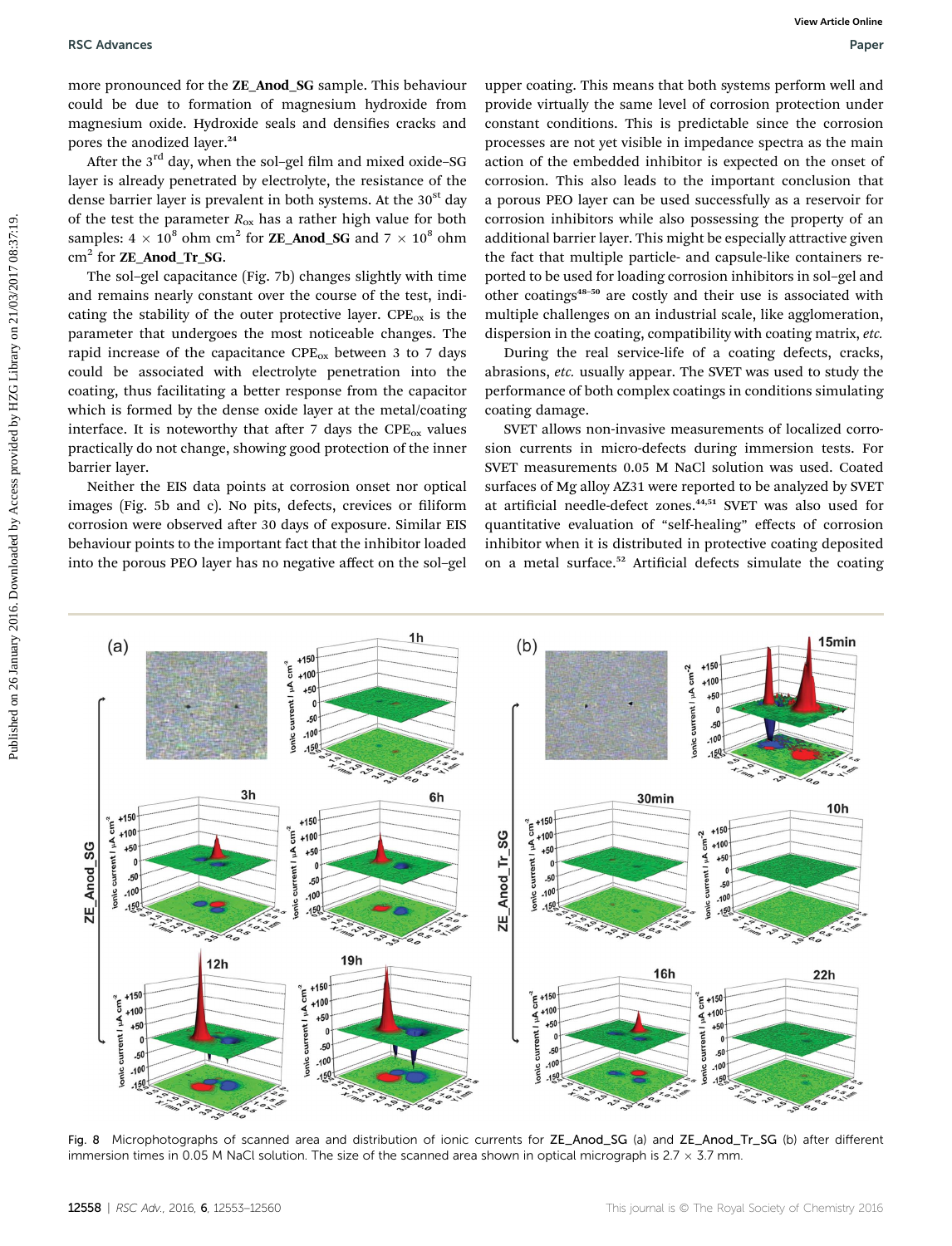damage as might occur during its service-life. In this study two defects (with the diameter of 200 µm each) were created in the coating using a hard needle.

SVET maps with optical photographs are presented in Fig. 8. For the ZE\_Anod\_SG sample a noticeable ionic current, associated with corrosion process, appeared after only 3 hours of immersion when an anodic and cathodic current of  $\sim$ 50  $\mu$ A  $cm^{-2}$  were detected (Fig. 8a (3 h)).

Interesting is that, at this time, the anodic activity has already moved from the initial defect to another location evidencing initiation of an active and very mobile zone of filiform corrosion attack beneath the coating. At later times of 6, 12 and 19 h, cathodic and anodic currents from under the coating gradually increased (Fig. 8a).

The sample enriched with corrosion inhibitor, **ZE** Anod\_Tr\_SG, showed distinctly different behaviour. Intensive corrosion attack was detected at the very beginning of the test after the first 15 minutes of immersion in 50 mM NaCl, (Fig. 8b)  $(15 \text{ min})$ ). However, after 30 min of exposure this strong activity was suppressed by the inhibitor to negligible values, clearly showing a "self-healing" effect of this composite coating. The bare Mg surface in the defect remained unaffected by corrosion attack within the next 10 hours (Fig.  $8(10 h)$ ). The filiform corrosion near the artificial defect on **ZE\_Anod\_Tr\_SG** occurred only at the  $16<sup>th</sup>$ hour of exposure, that is a 5 times better result compared to the coating with no inhibitor. Moreover, the filiform corrosion attack was also suppressed by the inhibitor after 16 hours of exposure and nearly eliminated by 22 hour of immersion (Fig. 8b (22 h)).

It is clearly seen that the corrosion activity on the undoped sample is gradually increases during the period of the test. An active and long-lasting mechanism against corrosion attack ("self-healing") is observed for the ZE\_Anod\_Tr\_SG sample at 30 min and 16 hours of immersion and manifests itself in a sharp decrease of ionic current. The rate of corrosion for an inhibitordoped coating is 3 to 100 times lower compared to the undoped coating throughout the entire immersion period of 24 hours. This result is in agreement with data reported by K. Fukumura and O. V. Karavai, where 1,2,4-triazole was described as inhibitor that reduced corrosion attack of Mg thought sol-gel coatings.<sup>43,44</sup> The designed in this work self-healing composite coating might be utilized for active protection of magnesium components that are exposed to both aggressive media and (or) mechanical impact. Formation of thin PEO coating  $(1.8 \mu m)$  is considerably less energy consuming than growing traditional thick PEO (>20 mm). Meanwhile even thick PEO layers need extra sealing for applications where corrosion resistance is important. Our approach consists in imparting the property of active corrosion protection to the coating by homogeneously enriching thin porous PEO layer with corrosion inhibitor. Its leaching is moderated by the thin sol–gel coating which also improves corrosion protection and assures good compatibility of PEO with the top paint.

### 4. Conclusions

The active corrosion protection coatings composed of a PEO layer enriched with corrosion inhibitor 1,2,4-triazole and sealed

with a novel, silica based,  $TiO<sub>2</sub>$  doped sol-gel coating were applied to magnesium alloy ZE41. The thickness of the PEO layer is 1.8  $\mu$ m and the thickness of the sol-gel film is 6.3  $\mu$ m. The novel sol-gel film possessed high barrier properties at relatively low thickness. Sealing the PEO layer with the sol–gel film significantly improved protection of ZE41 from corrosion. For the sealed samples the low frequency impedance modules resulted in values higher than  $10^8$  ohm cm<sup>2</sup> after 30 days of immersion in aggressive 3% NaCl. No signs of corrosion onset were observed. The porous PEO oxide/hydroxide acted as an effective repository for 1,2,4-triazole: neither the inhibitor released into the sol-gel film at the stage of application nor the presence of 1,2,4-triazole in the PEO layer impairs the protective properties of the composite coating under constant conditions. Localized SVET measurements on artificially formed defects showed the active corrosion protection effect for the composite coating loaded with 1,2,4-triazole. Corrosion attack was reduced by a factor of 3 to 100 in the course of immersion in 50 mM solution of NaCl. **Puer and the control on 26 January 2016.** We also the signific control on 26 January 2016. By Access properties in the signific control on 2016. The properties provided by Access proceeds in the signific value of the fig

In such composite self-healing coatings, the thin porous PEO layer apart from providing barrier protection can also be successfully used as a reservoir for corrosion inhibitors. In this case, the inhibitor is secured at close proximity to the bulk metal where corrosion starts and its leaching is moderated by the thin, sol–gel coating on top of the PEO layer.

### Acknowledgements

Portuguese Foundation for Science and Technology (FCT), project Fatomag, PTDC/CTM-MET/112831/2009. The financial support of FCT in frame of REDE/1509/RME/2005 project is gratefully acknowledged. K. A. Yasakau thanks FCT for Post-Doctoral grant (ref. SFRH/BPD/80754/2011). Airbus Group Innovations, Munich, Germany for supplying the alloys. S. Kallip thanks FCT for grant IF/00856/2013. S. V. Lamaka thanks the Alexander von Humboldt foundation for financial support of her Experienced Researcher grant.

### Notes and references

- 1 G.-L. Song, Corrosion Prevention of Magnesium Alloys, A volume in Woodhead Publishing Series in Metals and Surface Engineering, 2013, p. 3.
- 2 R. C. Zeng, J. Zhang, W. Huang, W. Dietzel, K. U. Kainer, C. Blawert and W. Ke, Trans. Nonferrous Met. Soc. China, 2006, 16, 763.
- 3 S. Abela, Protective Coatings for Magnesium Alloys, in Magnesium Alloys – Corrosion and Surface Treatments, ed. F. Czerwinski, InTech, Rijeka, 2011, p. 195.
- 4 J. E. Gray and B. Luan, J. Alloys Compd., 2002, 336, 88.
- 5 J. Zhang and C. Wu, Recent Pat. Corros. Sci., 2010, 2, 55.
- 6 R.-G. Hu, S. Zhang, J.-F. Bu, C.-J. Lin and G.-L. Song, Prog. Org. Coat., 2012, 73, 129.
- 7 R.-C. Zeng, F. Zhang, Z.-D. Lan, H.-Z. Cui and E.-H. Han, Corros. Sci., 2014, 88, 452.